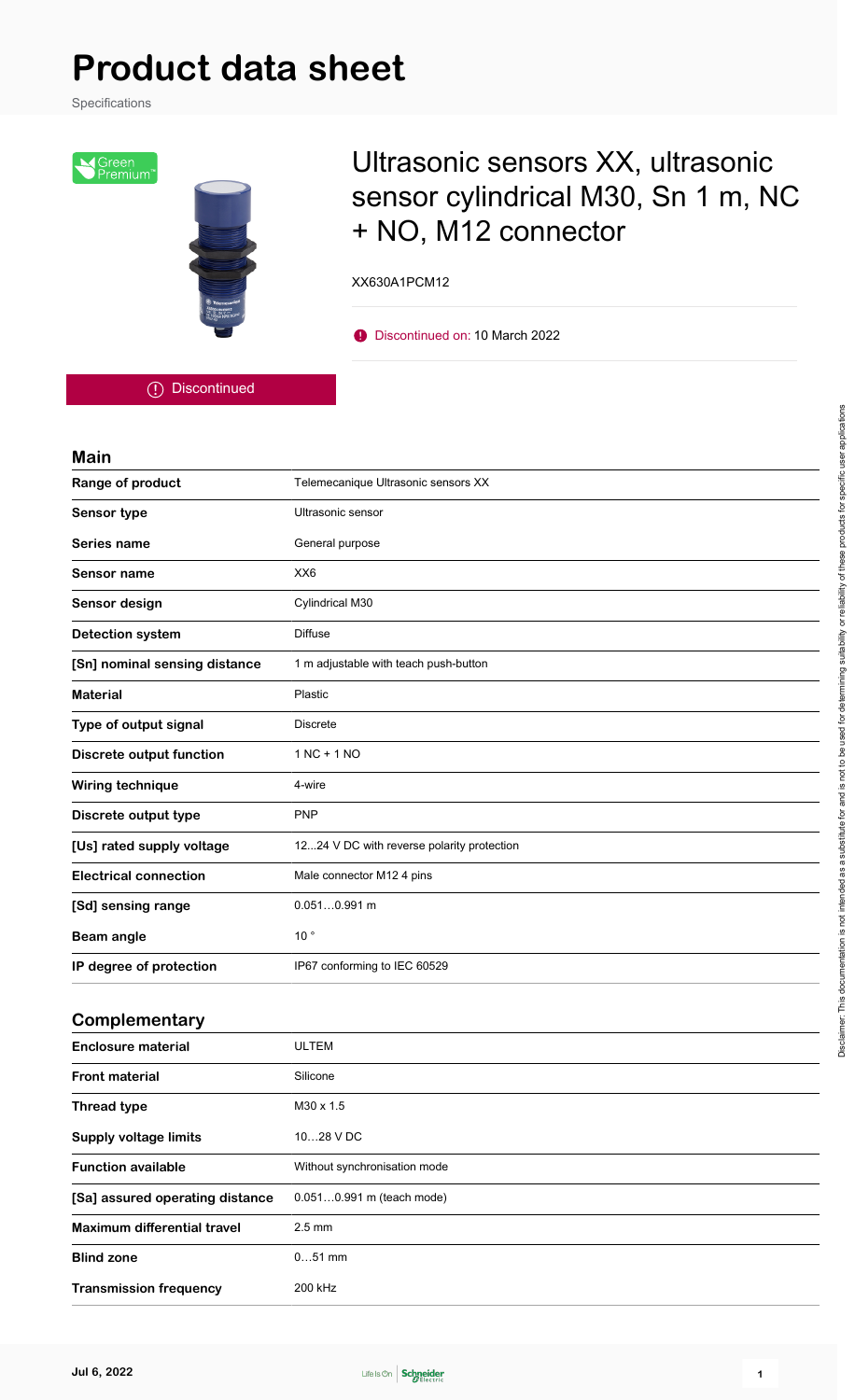| <b>Repeat accuracy</b>                               | 0.9%                                                       |
|------------------------------------------------------|------------------------------------------------------------|
| Deviation angle from 90° of<br>object to be detected | $-77$ $^{\circ}$                                           |
| Minimum size of detected<br>object                   | Cylinder diameter 1.6 mm at 0.635 m                        |
| <b>Status LED</b>                                    | Setting-up assistance: 1 LED (green/red (flashing))        |
| <b>Current consumption</b>                           | 50 mA                                                      |
| <b>Maximum switching current</b>                     | 100 mA with overload and short-circuit protection          |
| Maximum voltage drop                                 | 1 <sub>V</sub>                                             |
| <b>Switching frequency</b>                           | $= 10 Hz$                                                  |
| Maximum delay first up                               | 720 ms                                                     |
| Maximum delay response                               | 20 <sub>ms</sub>                                           |
| Maximum delay recovery                               | 20 <sub>ms</sub>                                           |
| <b>Marking</b>                                       | CE                                                         |
| <b>Threaded length</b>                               | 45 mm                                                      |
| <b>Height</b>                                        | 35 mm                                                      |
| Width                                                | 35 mm                                                      |
| <b>Depth</b>                                         | 85 mm                                                      |
| Net weight                                           | 0.091 kg                                                   |
|                                                      |                                                            |
| <b>Environment</b>                                   |                                                            |
| <b>Standards</b>                                     | IEC 60947-5-2                                              |
| <b>Product certifications</b>                        | cCSAus<br>UL                                               |
| Ambient air temperature for<br>operation             | $060$ °C                                                   |
| Ambient air temperature for<br>storage               | $-4080 °C$                                                 |
| <b>Vibration resistance</b>                          | +/-1 mm conforming to IEC 60068-2-6 (f = $1055$ Hz)        |
| <b>Shock resistance</b>                              | 30 gn in all 3 axes for 11 ms conforming to IEC 60068-2-27 |
| <b>Resistance to electrostatic</b><br>discharge      | 8 kV level 4 conforming to IEC 61000-4-2                   |
| Resistance to electromagnetic<br>fields              | 10 V/m level 3 conforming to IEC 61000-4-3                 |
| <b>Resistance to fast transients</b>                 | 1 kV level 3 conforming to IEC 61000-4-4                   |
|                                                      |                                                            |
| <b>Packing Units</b>                                 |                                                            |
| Unit Type of Package 1                               | <b>PCE</b>                                                 |
| Number of Units in Package 1                         | $\mathbf{1}$                                               |
|                                                      |                                                            |

| Number of Units in Package 1        | 1               |
|-------------------------------------|-----------------|
| Package 1 Weight                    | 126.0 g         |
| Package 1 Height                    | 4 cm            |
| Package 1 width                     | 9.5 cm          |
| Package 1 Length                    | 13.2 cm         |
| <b>Unit Type of Package 2</b>       | S <sub>02</sub> |
| <b>Number of Units in Package 2</b> | 18              |
| Package 2 Weight                    | 2.698 kg        |
|                                     |                 |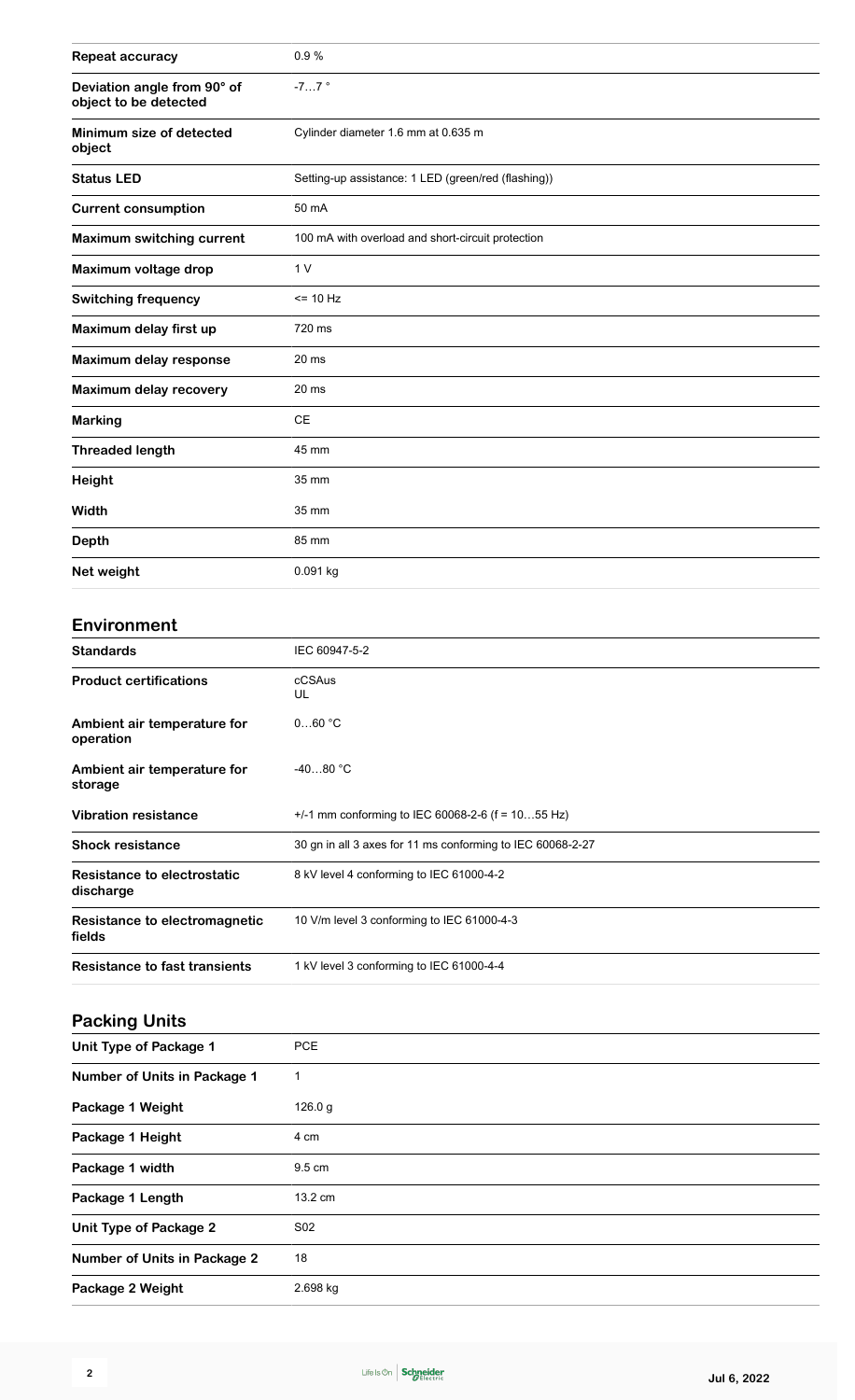| Package 2 Height             | 15 cm    |
|------------------------------|----------|
| Package 2 width              | 30 cm    |
| Package 2 Length             | 40 cm    |
| Unit Type of Package 3       | S03      |
| Number of Units in Package 3 | 36       |
| Package 3 Weight             | 5.249 kg |
| Package 3 Height             | 30 cm    |
| Package 3 width              | 30 cm    |
| Package 3 Length             | 40 cm    |

# **Offer Sustainability**

| Green Premium product                                                                                                                                                                                                                                                                                                                          |
|------------------------------------------------------------------------------------------------------------------------------------------------------------------------------------------------------------------------------------------------------------------------------------------------------------------------------------------------|
| <b>REACh Declaration</b>                                                                                                                                                                                                                                                                                                                       |
| Pro-active compliance (Product out of EU RoHS legal scope)<br><b>EU RoHS Declaration</b>                                                                                                                                                                                                                                                       |
| Yes                                                                                                                                                                                                                                                                                                                                            |
| Yes.                                                                                                                                                                                                                                                                                                                                           |
| <b>Product Environmental Profile</b>                                                                                                                                                                                                                                                                                                           |
| End of Life Information                                                                                                                                                                                                                                                                                                                        |
| WARNING: This product can expose you to chemicals including: Diisononyl phthalate (DINP), which<br>is known to the State of California to cause cancer, and Di-isodecyl phthalate (DIDP), which is known<br>to the State of California to cause birth defects or other reproductive harm. For more information go to<br>www.P65Warnings.ca.gov |
|                                                                                                                                                                                                                                                                                                                                                |

#### **Contractual warranty**

| $\sim$ as can $\cdots$ and |           |  |
|----------------------------|-----------|--|
| Warranty                   | 18 months |  |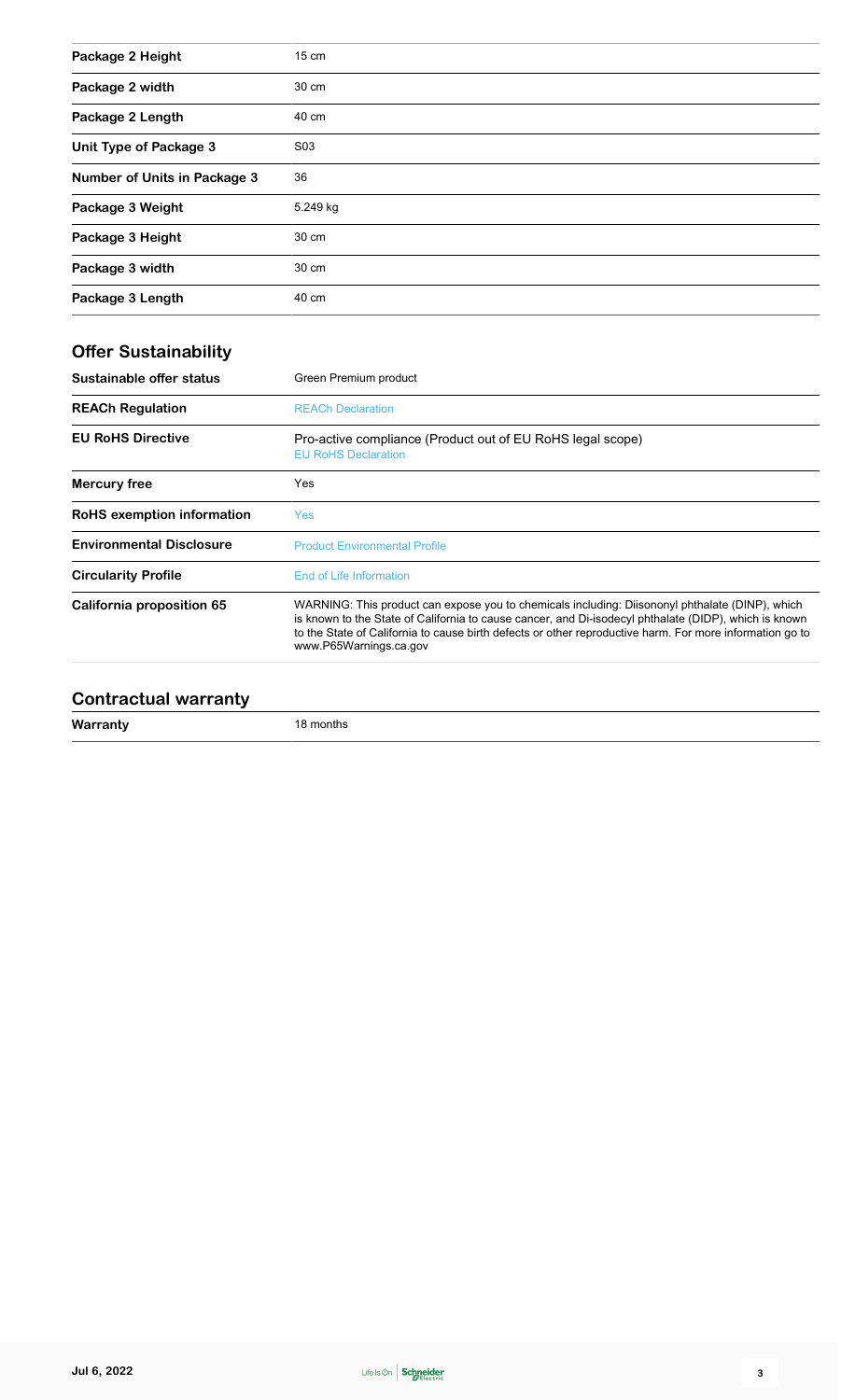Dimensions Drawings

# **XX630A1PCM12**

#### **Dimensions**

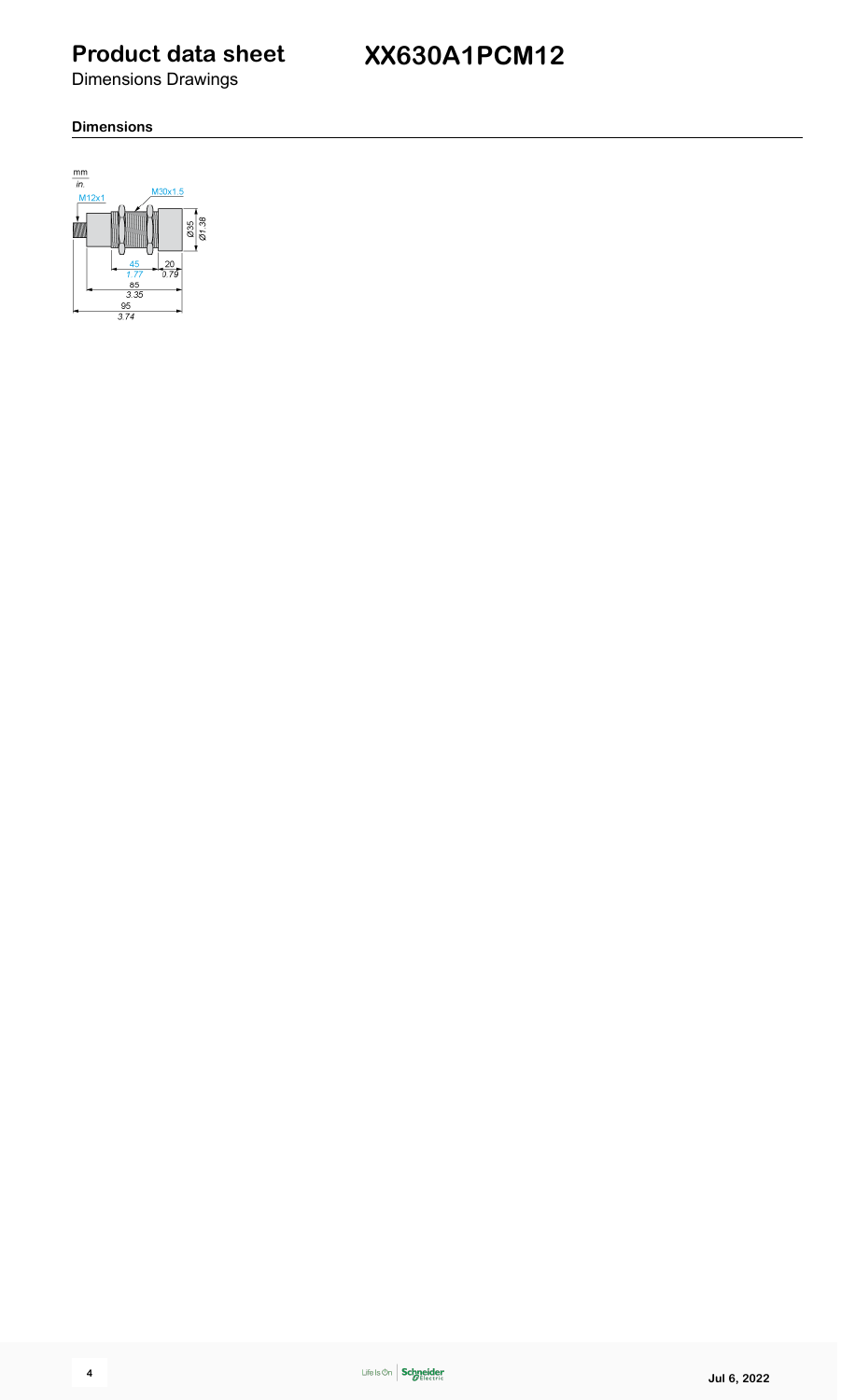Mounting and Clearance

#### **Minimum Mounting Distances**

#### **Side by side**



**e :** respect the distances indicated on the detection curves

#### **Face to face**



**e >** 4 x Sn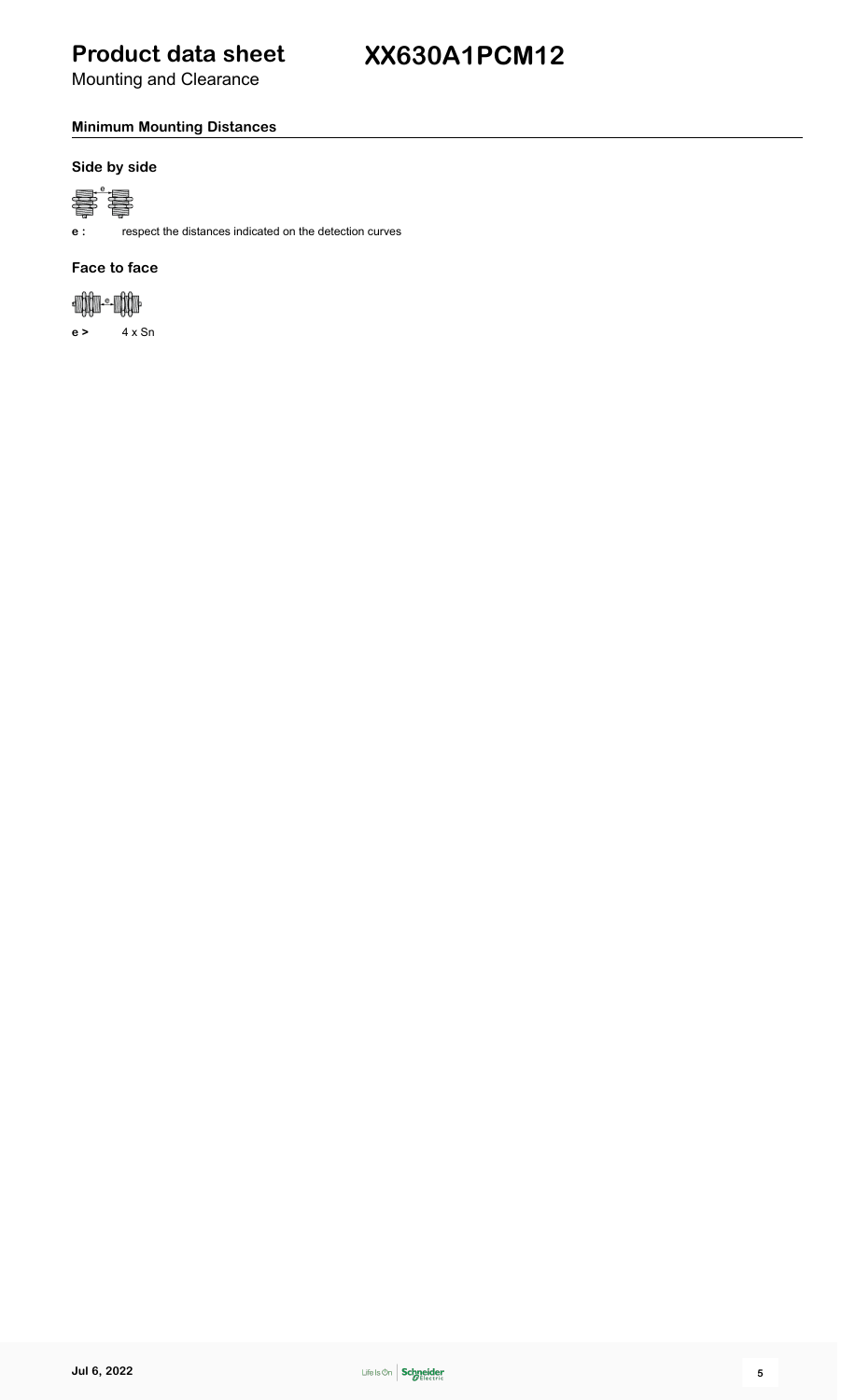Connections and Schema

# **XX630A1PCM12**

#### **Wiring Diagram**

 $NO + NC$  Outputs, PNP

| 1/B<br>PNP<br>3/BU | $2$ /Wh<br>WП. |
|--------------------|----------------|
| ΒN                 | Brown          |
| WH                 | White          |
| BU                 | Blue           |
| ΒK                 | Black          |